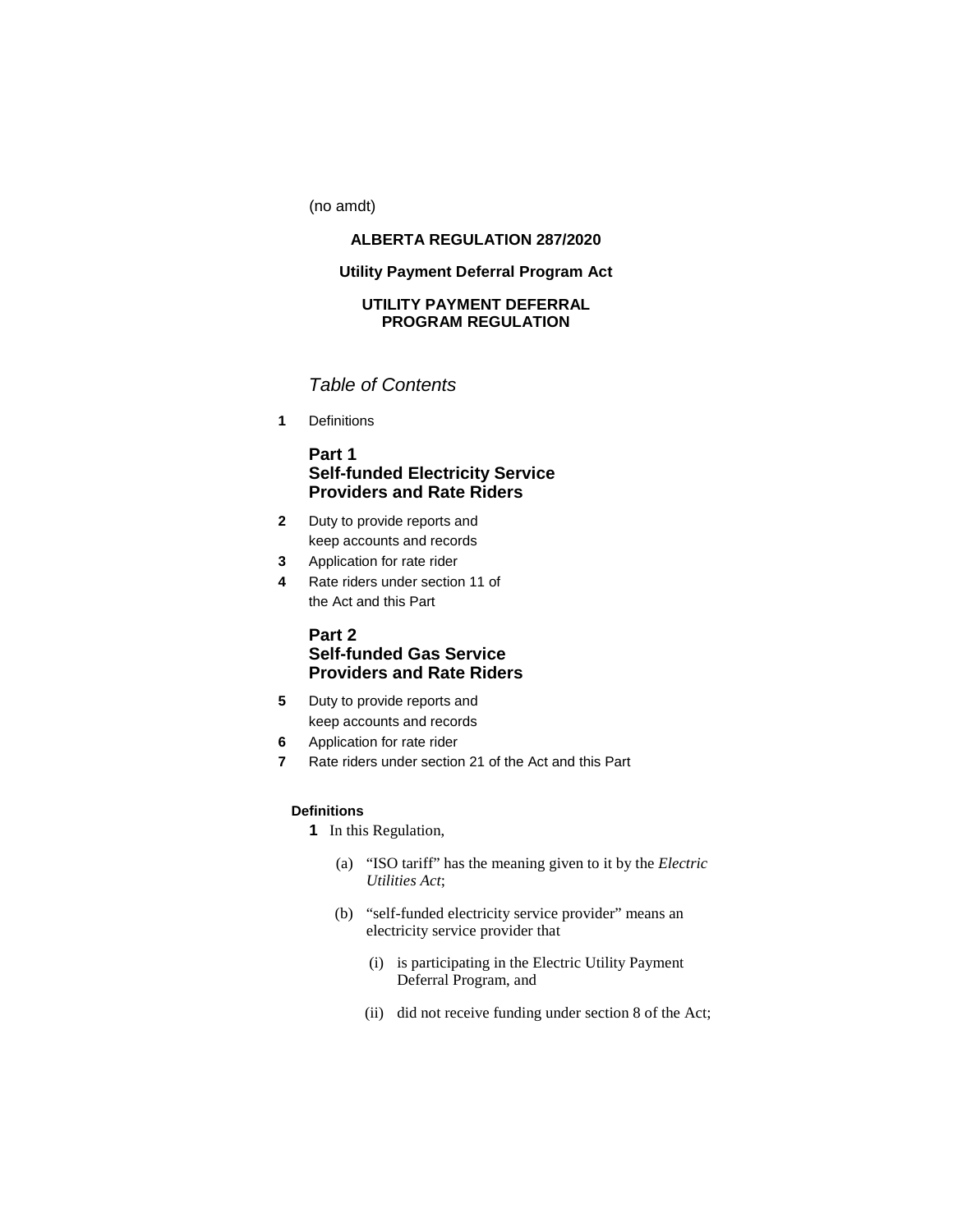Section 2 AR 287/2020

- (c) "self-funded gas service provider" means a gas service provider that
	- (i) is participating in the Gas Utility Payment Deferral Program, and
	- (ii) did not receive a loan from the Minister under section 18 of the Act.

# **Part 1 Self-funded Electricity Service Providers and Rate Riders**

### **Duty to provide reports and keep accounts and records**

**2** A self-funded electricity service provider that has, or will, make an application under section 3 must

- (a) maintain records and accounts in a manner that provides a reasonable understanding of
	- (i) the payments that were deferred by enrolled electricity customers under section 5 of the Act,
	- (ii) the payments that were received from enrolled electricity customers under section 6 of the Act,
	- (iii) the proportion of the amounts referred to in each of subclauses (i) and (ii) that
		- (A) are not in respect of the deferred payment of transmission charges, and
		- (B) are in respect of the deferred payment of transmission charges,

and

- (iv) any amounts that the self-funded electricity service provider remitted to distribution owners under section  $9(1)(b)(i)$  of the Act,
- (b) provide, when requested by the Commission, a detailed report of finances and operations relating to all money paid or received in respect of the Electric Utility Payment Deferral Program or payment of transmission charges, containing the information and verified in the manner the Commission requires, and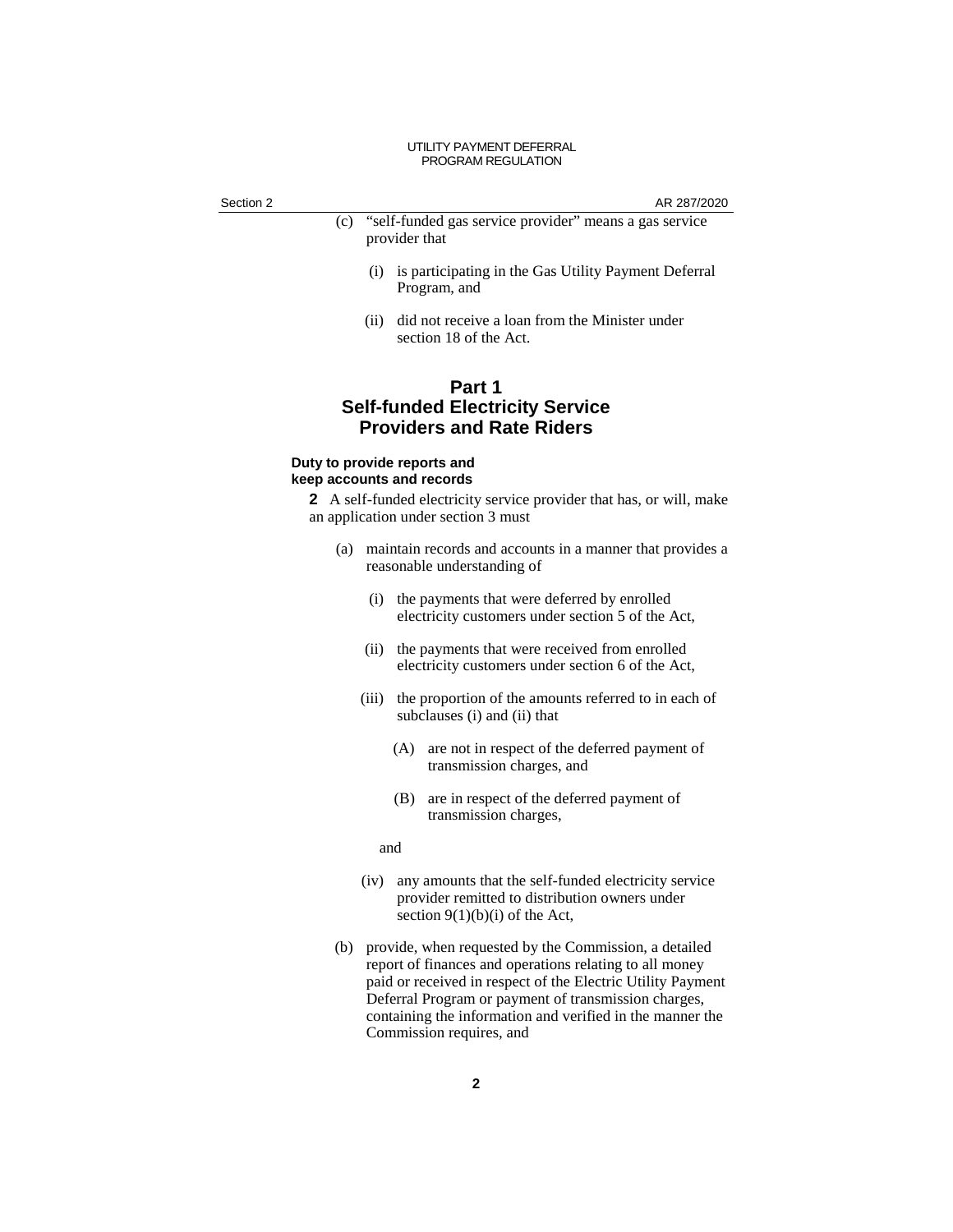Section 3 AR 287/2020

(c) subject to any order of the Commission, maintain accounts using any basis or method the Commission directs.

#### **Application for rate rider**

**3(1)** A self-funded electricity service provider may apply to have the deferred amounts that the self-funded electricity service provider did not receive from enrolled electricity customers under section 6 of the Act in the repayment period included in a rate rider under this section.

**(2)** An application under subsection (1) must be made to the Commission and must set out

- (a) the deferred amounts that were not received by the self-funded electricity service provider from enrolled electricity customers in the repayment period under section 6 of the Act, and
- (b) the reasonable efforts that the self-funded electricity service provider made to collect the deferred amounts referred to in clause (a).

**(3)** A self-funded electricity service provider must provide any other information, reports or assistance requested by the Commission for the purpose of establishing a rate rider under this section.

**(4)** The Commission must establish a rate rider to recover all of the reasonable deferred amounts that it determines self-funded electricity service providers did not receive from enrolled electricity customers in the repayment period under section 6 of the Act.

**(5)** The ISO must, as soon as practicable, pay all amounts collected pursuant to the rate rider to self-funded electricity service providers in the amounts and within the timelines approved by the Commission.

**(6)** If, after the repayment period, a self-funded electricity service provider that has made an application under this section receives a payment from an enrolled electricity customer in respect of amounts that the customer had deferred under section 5 of the Act, the electricity service provider must notify the Commission, and the Commission may adjust the amount to be paid to that self-funded electricity service provider under subsection (5).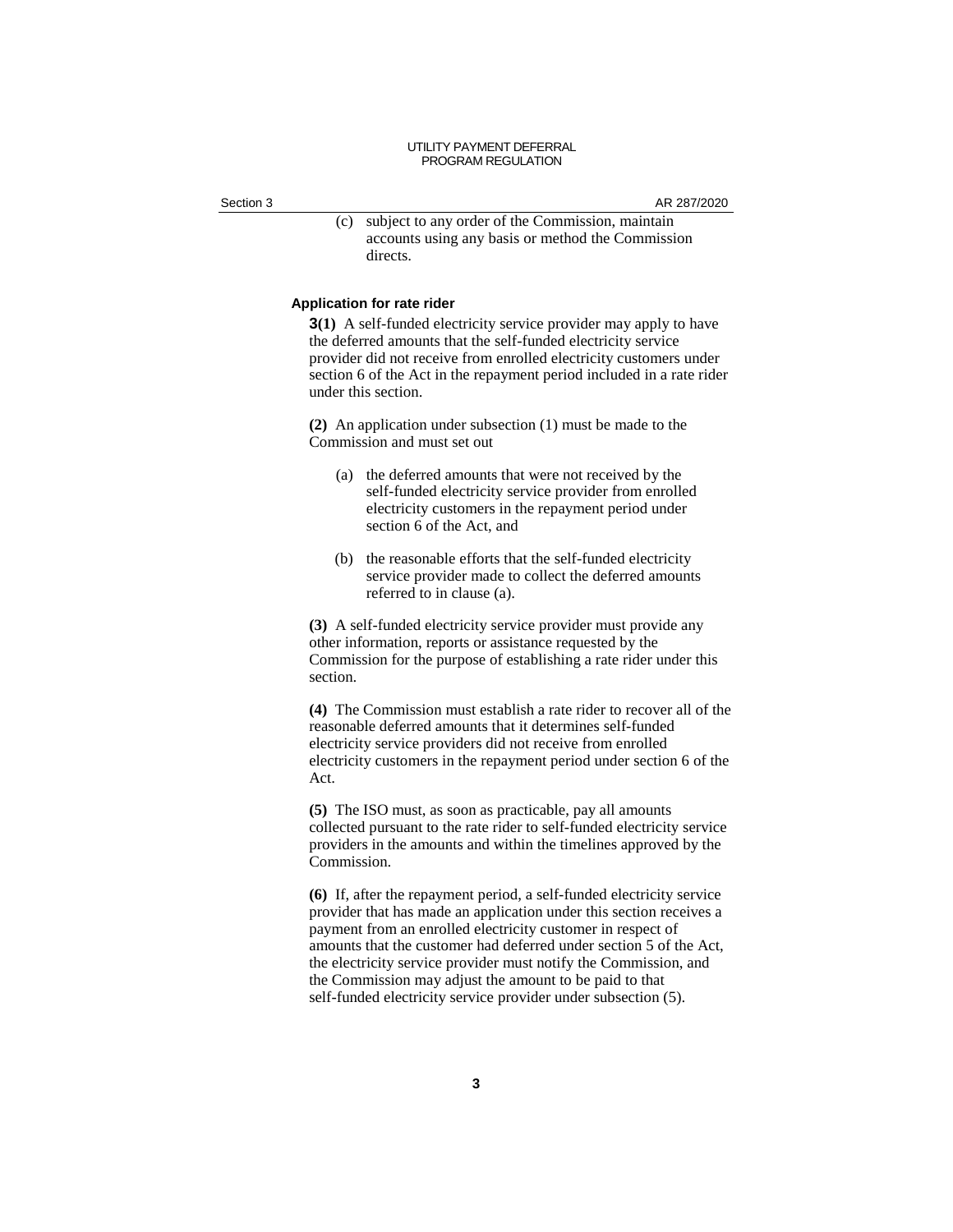### **Rate riders under section 11 of the Act and this Part**

**4(1)** Applications under section 3(1) of this Regulation and under section 11(2) and (3) of the Act must be made to the Commission as soon as practicable on or after June 19, 2021 and no later than July 18, 2021.

**(2)** The rate riders established under section 3(4) of this Regulation and under section 11 of the Act must be included in the ISO tariff during the rate rider period, be charged on a per megawatt-hour basis, and be applied to

- (a) owners of electric distribution systems to which Part 7 of the *Electric Utilities Act* applies,
- (b) customers who are industrial systems within the meaning of the *Electric Utilities Act*, and
- (c) persons that have made arrangements under section 101(2) of the *Electric Utilities Act*.

# **Part 2 Self-funded Gas Service Providers and Rate Riders**

### **Duty to provide reports and keep accounts and records**

**5** A self-funded gas service provider that has, or will, make an application under section 6 must

- (a) maintain records and accounts in a manner that provides a reasonable understanding of
	- (i) the payments that were deferred by enrolled gas customers under section 15 of the Act,
	- (ii) the payments that were received from enrolled gas customers under section 16 of the Act,
	- (iii) the proportion of the amounts referred to in each of subclauses (i) and (ii) that
		- (A) are not in respect of the deferred payment of transmission charges, and
		- (B) are in respect of the deferred payment of transmission charges,

and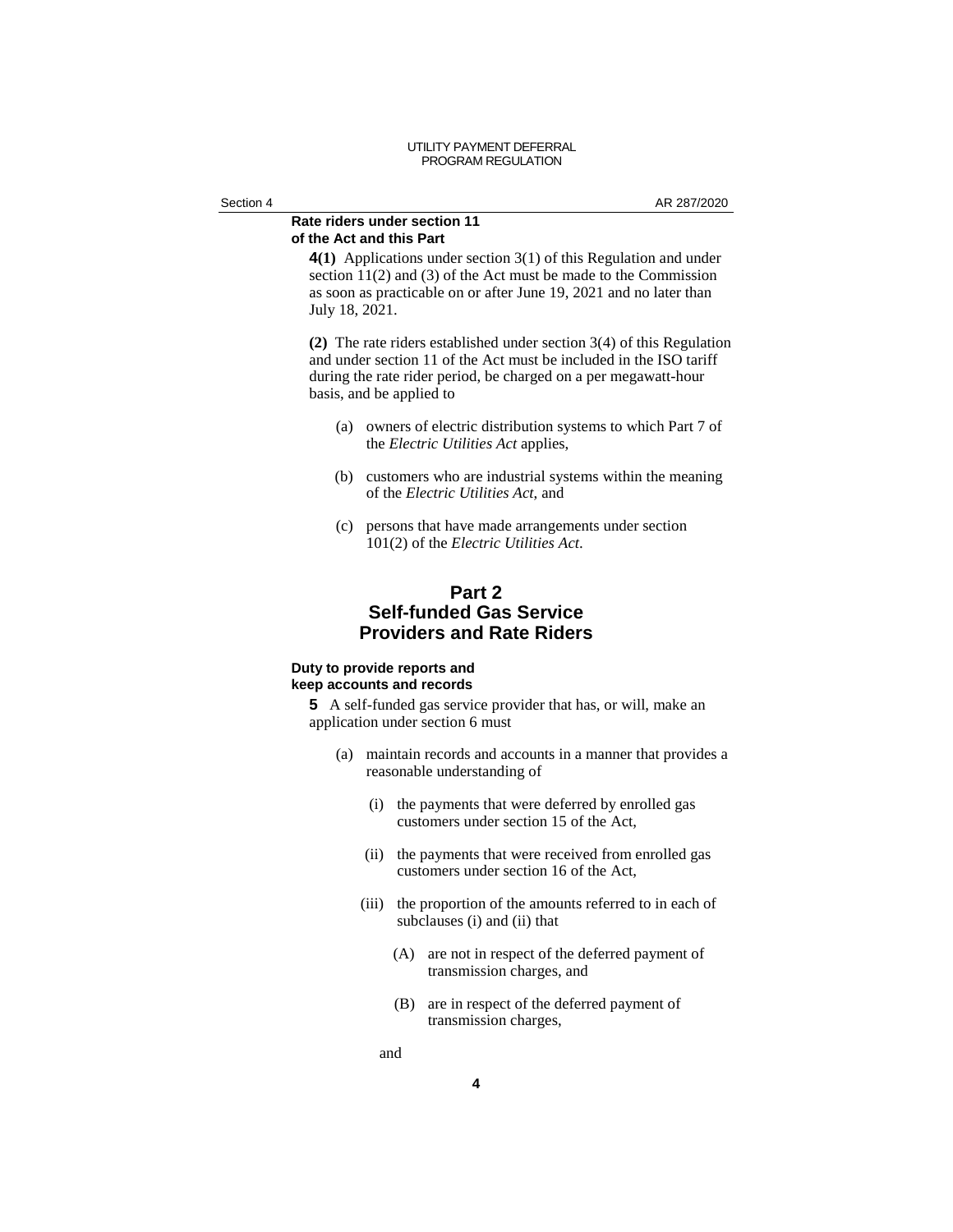| Section 6 | AR 287/2020                                                                                                                                                                                                                                                                                                                     |
|-----------|---------------------------------------------------------------------------------------------------------------------------------------------------------------------------------------------------------------------------------------------------------------------------------------------------------------------------------|
|           | any amounts that the self-funded gas service provider<br>(iv)<br>remitted to the gas distributor under section 19 of the<br>Act,                                                                                                                                                                                                |
|           | (b) provide, when requested by the Commission, a detailed<br>report of finances and operations relating to all money<br>paid or received in respect of the Gas Utility Payment<br>Deferral Program or payment of transmission charges,<br>containing the information and verified in the manner the<br>Commission requires, and |
|           | subject to any order of the Commission, maintain<br>(c)<br>accounts using any basis or method the Commission<br>directs.                                                                                                                                                                                                        |
|           | <b>Application for rate rider</b>                                                                                                                                                                                                                                                                                               |
|           | <b>6(1)</b> A self-funded gas service provider may apply to have the<br>deferred amounts that the self-funded gas service provider did not<br>receive from enrolled gas customers under section 16 of the Act in<br>the repayment period included in a rate rider under this section.                                           |
|           | (2) An application under subsection $(1)$ must be made to the<br>Commission and must set out                                                                                                                                                                                                                                    |
|           | the deferred amounts that were not received by the<br>(a)<br>self-funded gas service provider from enrolled gas<br>customers in the repayment period under section 16 of the<br>Act, and                                                                                                                                        |
|           | the reasonable efforts that the self-funded gas service<br>(b)<br>provider made to collect the deferred amounts referred to<br>in clause (a).                                                                                                                                                                                   |
|           | (3) A self-funded gas service provider, gas distributor or<br>transmission provider must provide any other information, reports<br>or assistance requested by the Commission for the purpose of<br>establishing a rate rider under this section.                                                                                |
|           | (4) The Commission must establish a rate rider to recover all of the<br>reasonable deferred amounts that it determines self-funded gas<br>service providers did not receive from enrolled gas customers in<br>the repayment period under section 16 of the Act.                                                                 |
|           | (5) Each gas distributor must, as soon as practicable, pay all<br>amounts collected pursuant to the rate rider to self-funded gas<br>service providers in the amounts and within the timelines approved<br>by the Commission.                                                                                                   |
|           |                                                                                                                                                                                                                                                                                                                                 |
|           | 5                                                                                                                                                                                                                                                                                                                               |